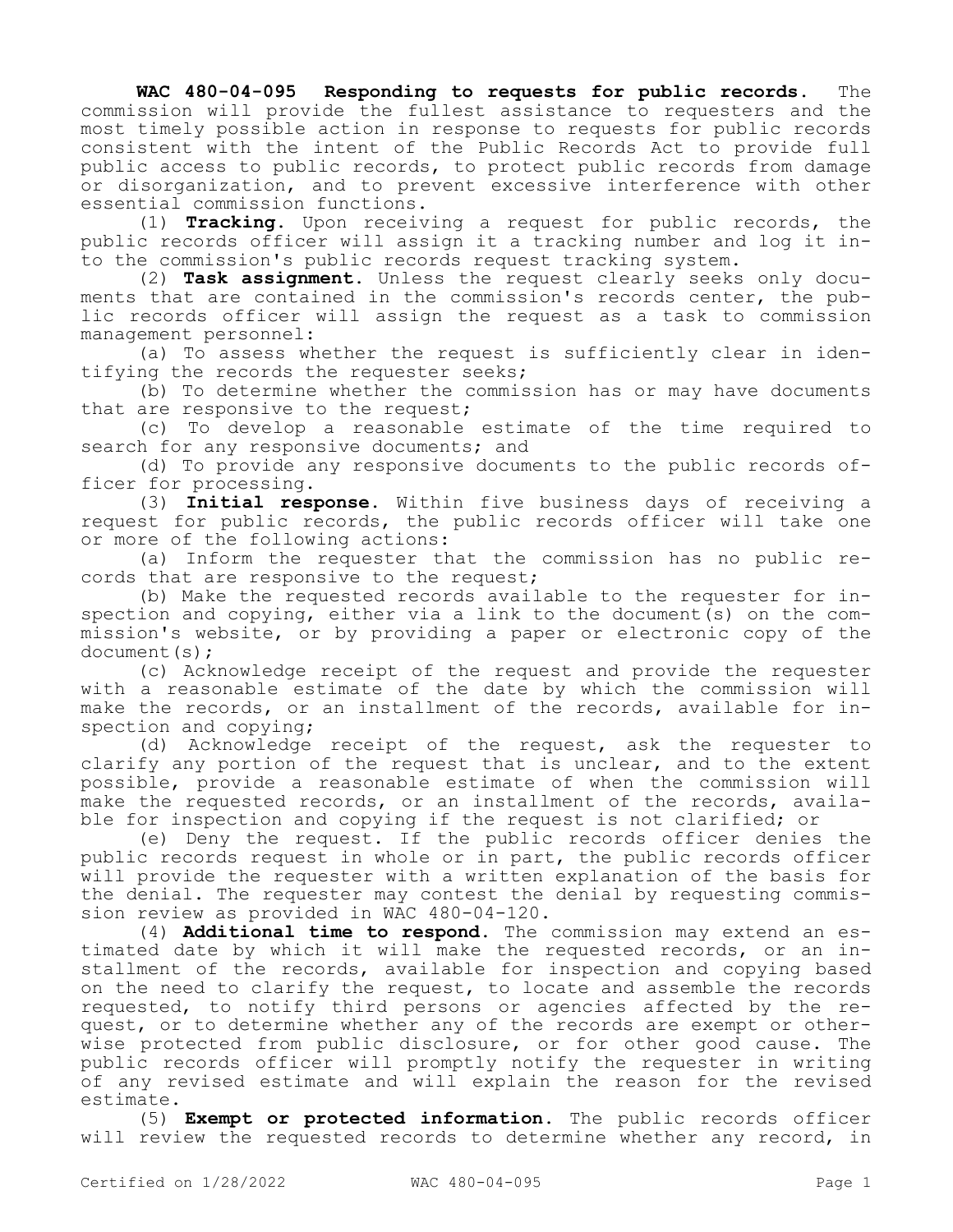whole or in part, includes information that is exempt from disclosure under the Public Records Act, chapter 42.56 RCW, or protected from disclosure under RCW 80.04.095 or 81.77.210 (records that contain valuable commercial information), WAC 480-07-160 (Confidential and other restricted information), a protective order the commission enters pursuant to WAC 480-07-420 (Discovery—Protective orders), or another provision of law.

(a) *Exempt information.* The commission will redact from the public records it makes available for inspection and copying any information that is exempt from disclosure under the Public Records Act or any other applicable law. The public records officer will provide the requester with a withholding log that identifies the specific exemption applicable to each redaction and briefly explains how the exemption applies. Except as otherwise provided in this section, the public records officer will make available for inspection and copying all records and portions of records that are not exempt from public disclosure.

(b) *Information designated as confidential.* The following process will apply if the requester requests a public record that contains information that has been designated as confidential under RCW 80.04.095, 81.77.210, or WAC 480-07-160.

(i) The public records officer will inform the requester that information in one or more public records that are responsive to the request has been designated as confidential, will offer to provide a version of the document from which that information has been redacted, and will ask if the requester wants the confidential information.

(ii) If the requester informs the public records officer that the request necessarily includes information designated as confidential, the commission will follow the procedure in RCW 80.04.095 or 81.77.210, whichever is applicable, as set forth below.

(A) The public records officer will send a written notice of the request to the provider of the confidential information, as well as to any other person who has been identified as being directly affected by any public disclosure of the information, and will send a copy of the notice to the requester. The commission will send the notice electronically and, to the extent practicable, will confirm that the provider received that notice. The notice will state that the commission will disclose the requested confidential information to the requester unless within ten days after the date of the notice, the provider obtains a court order prohibiting that disclosure. The commission will issue that notice not more than two business days after receiving confirmation that the requester wants the confidential information.

(B) If the provider of the confidential information has not obtained a court order prohibiting its disclosure within ten days from the date of the commission's notice or the commission has not received notification from the requester withdrawing the request or stating that the commission can satisfy the request without disclosing confidential information, the public records officer will make the entirety of the public records that are responsive to the request available for inspection and copying, including all information that had been designated as confidential, as provided in subsection (6) of this section. The public records officer will also remove the confidential designations from the records, and the commission will maintain those records as publicly available in their entirety.

(c) *Information subject to protective order.* The following process will apply if a requester requests a public record that contains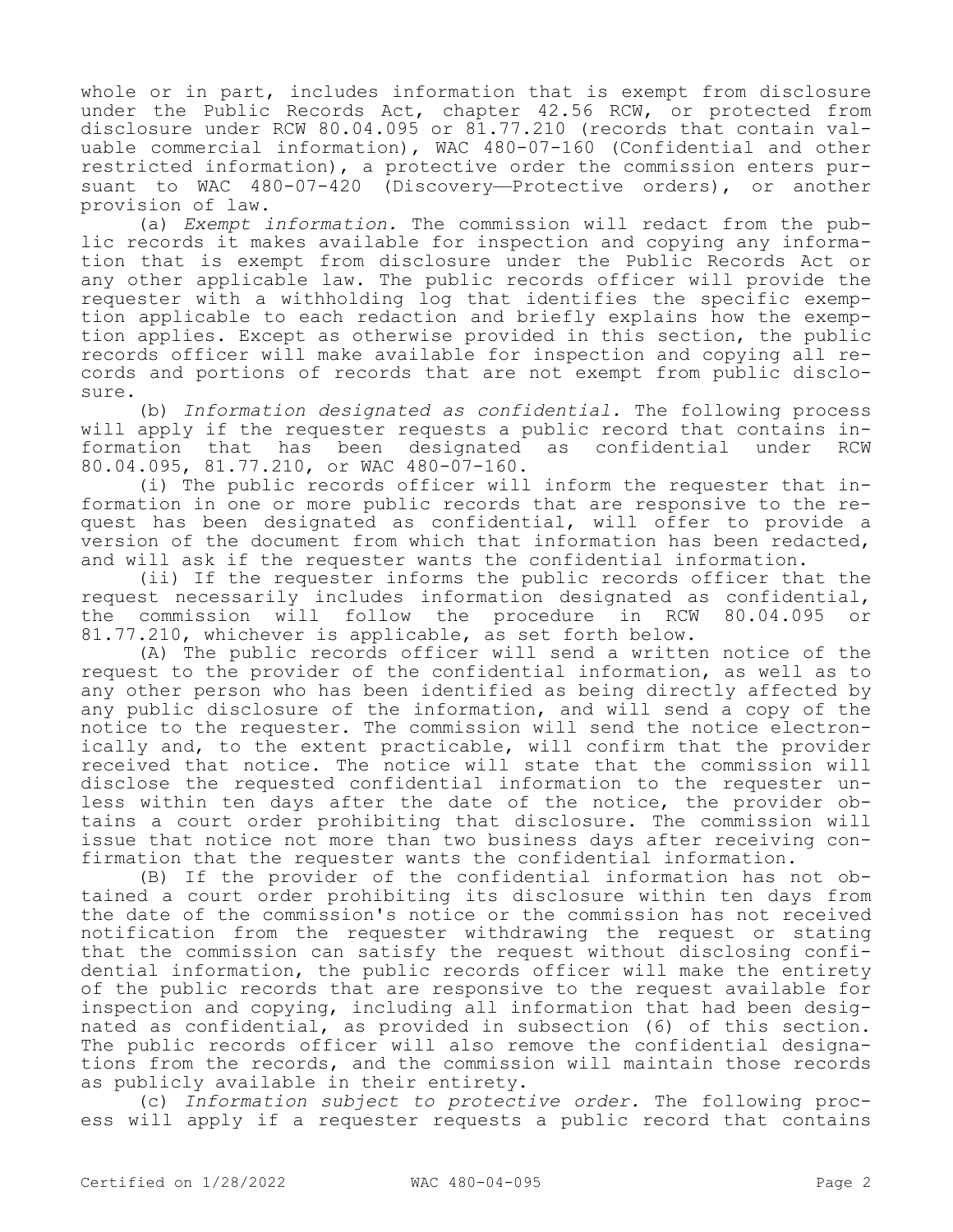information that is protected from public disclosure pursuant to a protective order the commission enters.

(i) The public records officer will inform the requester that information in one or more public records that are responsive to the request is protected from disclosure pursuant to a protective order and will ask whether the requester wants the protected information. If the requester agrees that the commission can satisfy the request without disclosing that information, the public records officer will provide or make available for inspection the public records that are responsive to the request and from which the information protected by the protective order has been redacted.

(ii) If the requester informs the public records officer that the request necessarily includes information that is protected by a protective order, the commission will follow one of the following processes:

(A) If the adjudication in which the commission entered the protective order has concluded, the procedure in (b)(ii) of this subsection will apply.

(B) If the adjudication has not concluded, the public records officer will notify the presiding officer in the adjudication of the request. The presiding officer will establish by notice or order the process the commission will use to receive written or oral comments or argument on the request from the requester and the parties and will enter an order determining whether the commission will make any information subject to the protective order available for inspection and copying.

(d) *Information affecting rights of others.* If the requested records contain information that may affect rights of others and may be exempt from disclosure, the public records officer may notify those persons of the request prior to making the records available for inspection and copying. If the public records officer elects to provide such notice, the process in (b)(ii) of this subsection shall apply.

(6) **Providing responsive records.**

(a) *Inspection.* Consistent with other demands on the agency's resources, the commission will promptly provide space for requesters to inspect the public records they have requested.

(b) *Copies.* Upon request, the commission will provide copies of responsive documents to the requester, subject to the requester paying any copying charges the commission assesses as provided in WAC 480-04-100. The commission will provide copies of documents in the same form in which the agency retains the record (i.e., the commission will provide paper copies of paper records and electronic copies of electronic records in the same format or program). The public records officer may, but is not required to, provide copies of records in a different form or format (e.g., making .pdf electronic copies of paper records) if such copying is technically feasible using existing commission resources and does not result in the creation of a new public record.

(7) **Time to inspect or claim records.** The public records officer will notify the requester in writing when the requested public records are available for inspection and copying and that the requester should make arrangements to inspect or claim any requested copies of those records. The requester must inspect the records or claim any copies within thirty days of the commission's notice. If the requester does not do so or does not make other arrangements within that thirty days, the commission may close the request.